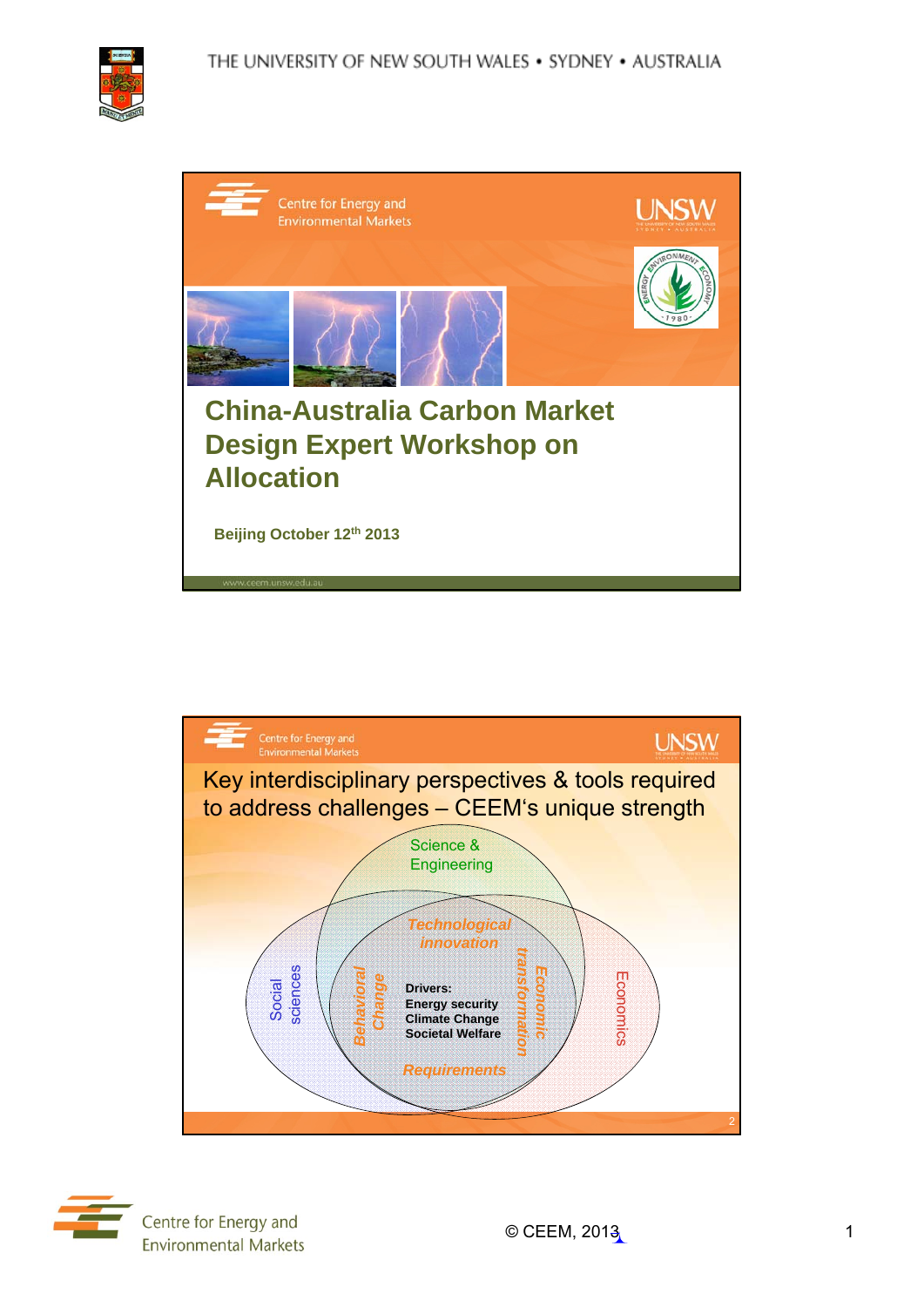





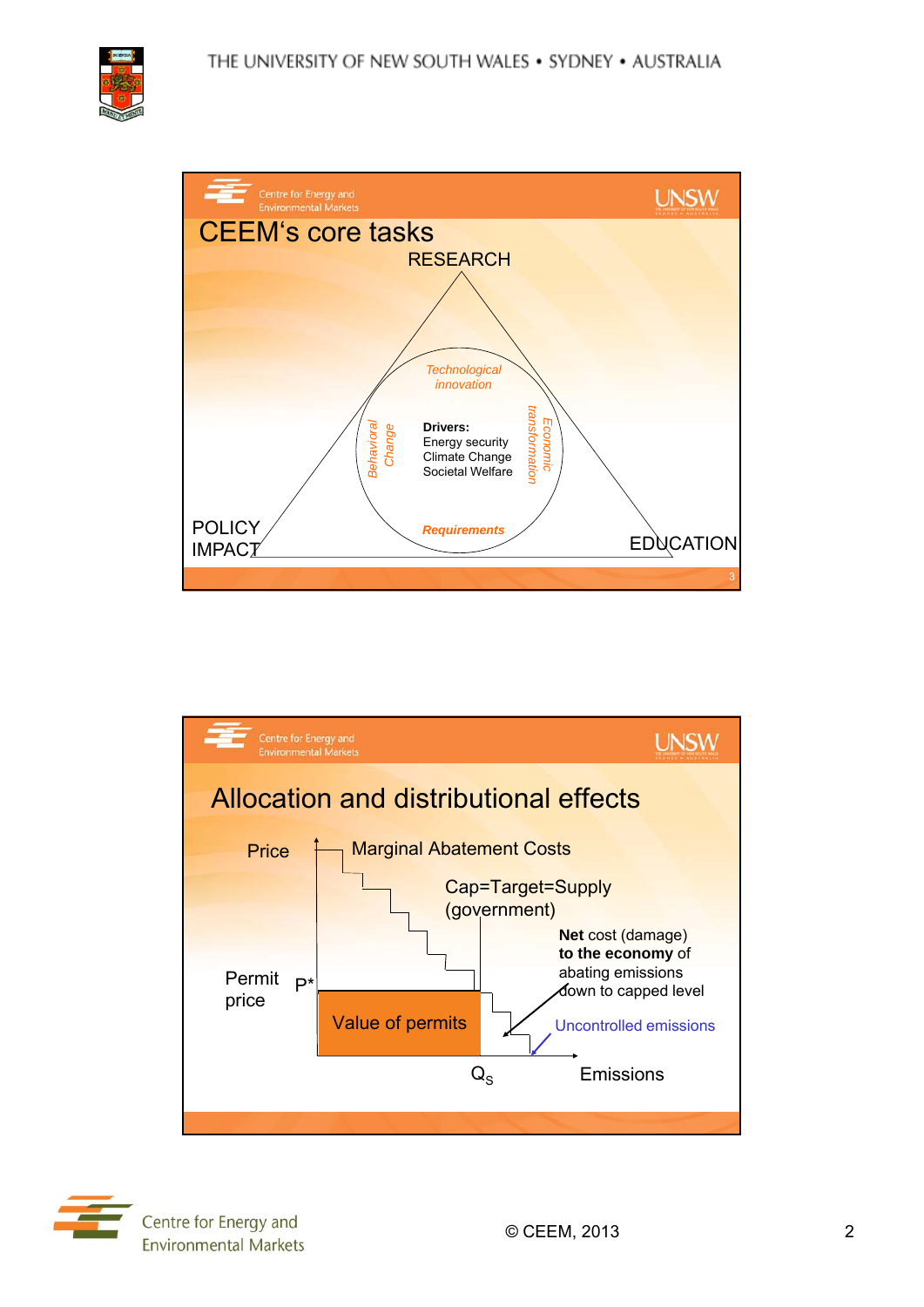

|                              |                                           | Table 1. Effect of allocation methods to existing installations in the power sector |                    |                             |                                                                                                     |                                                                    |                                                        |  |  |
|------------------------------|-------------------------------------------|-------------------------------------------------------------------------------------|--------------------|-----------------------------|-----------------------------------------------------------------------------------------------------|--------------------------------------------------------------------|--------------------------------------------------------|--|--|
| <b>Allocation</b><br>effects |                                           | <b>Allowance allocation</b>                                                         | Impacts            |                             | More expenditure on<br>extending plant life (and<br>potential minimum-run)<br>relative to new build | <b>Increase</b><br>operation of<br>(higher)<br>emitting plants     | Less efficiency<br>improvements                        |  |  |
|                              |                                           | method                                                                              | <b>Distortions</b> | Discourage<br>plant closure | Discourage<br>closure of higher<br>emitting plants                                                  | CO <sub>2</sub> -inefficient<br>fuel choice and<br>plant operation | Reduce<br>incentives for<br>efficiency<br>improvements |  |  |
|                              |                                           | Auction                                                                             |                    |                             |                                                                                                     |                                                                    |                                                        |  |  |
|                              |                                           | Installed capacity                                                                  |                    | x                           |                                                                                                     |                                                                    |                                                        |  |  |
|                              | Uniform<br>benchmark                      | Output projection                                                                   |                    | х                           | X                                                                                                   |                                                                    |                                                        |  |  |
|                              |                                           | Historic output                                                                     |                    | x                           | $\mathbf x$                                                                                         | (X)                                                                |                                                        |  |  |
|                              |                                           | Installed capacity                                                                  |                    | х                           | x                                                                                                   |                                                                    |                                                        |  |  |
|                              | Technology/fuel-<br>specific<br>benchmark | Output projection                                                                   |                    | x                           | x                                                                                                   |                                                                    |                                                        |  |  |
|                              |                                           | Historic output                                                                     |                    | X                           | $\mathbf x$                                                                                         | x                                                                  |                                                        |  |  |
|                              | Emissions-<br>based                       | Emissions projection                                                                |                    | x                           | $\mathbf x$                                                                                         |                                                                    | x                                                      |  |  |
|                              |                                           | Historic emissions                                                                  |                    | X                           | $\mathbf x$                                                                                         | x                                                                  | x                                                      |  |  |



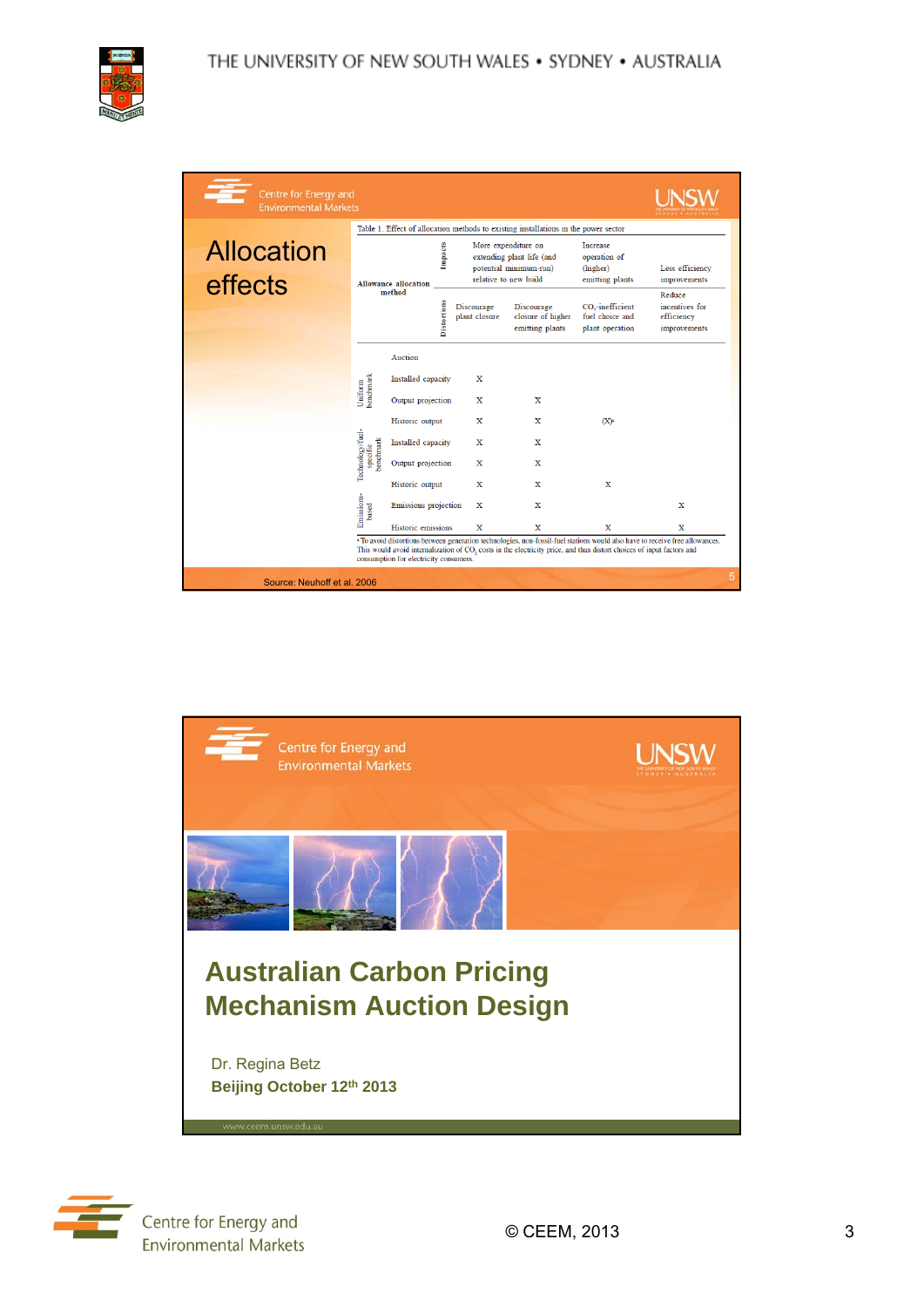







Centre for Energy and **Environmental Markets**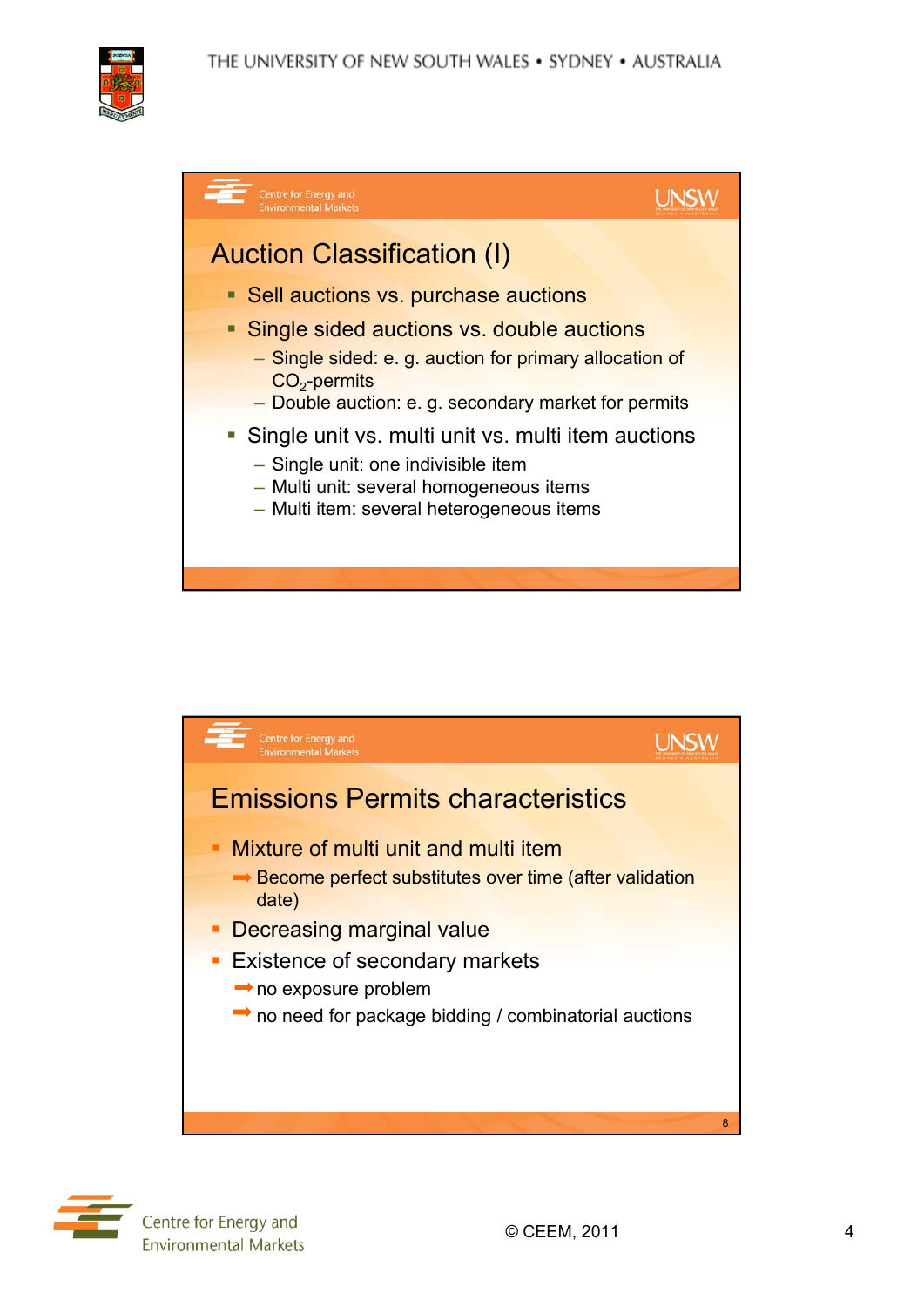| Centre for Energy and<br><b>Environmental Markets</b>                                                                                                                                                                                                                                                                                                                                                                                                                                                                                                                                                                                                       |         |                |               |                                                                                |                |             |                                    |                |             |                |                |   |
|-------------------------------------------------------------------------------------------------------------------------------------------------------------------------------------------------------------------------------------------------------------------------------------------------------------------------------------------------------------------------------------------------------------------------------------------------------------------------------------------------------------------------------------------------------------------------------------------------------------------------------------------------------------|---------|----------------|---------------|--------------------------------------------------------------------------------|----------------|-------------|------------------------------------|----------------|-------------|----------------|----------------|---|
| <b>Auction schedule</b>                                                                                                                                                                                                                                                                                                                                                                                                                                                                                                                                                                                                                                     |         |                |               |                                                                                |                |             |                                    |                |             |                |                |   |
| Table 1 - Indicative Auction Schedule                                                                                                                                                                                                                                                                                                                                                                                                                                                                                                                                                                                                                       |         |                |               |                                                                                |                |             |                                    |                |             |                |                |   |
|                                                                                                                                                                                                                                                                                                                                                                                                                                                                                                                                                                                                                                                             |         |                |               |                                                                                |                |             | Compliance Year - Auction Schedule |                |             |                |                |   |
|                                                                                                                                                                                                                                                                                                                                                                                                                                                                                                                                                                                                                                                             | Vintage | $2012 -$<br>13 | $2013-$<br>14 | $2014 - 15$                                                                    | $2015 -$<br>16 | 2016-<br>17 | $2017 -$<br>18                     | $2018 -$<br>19 | 2019-<br>20 | $2020 -$<br>21 | $2021 -$<br>22 |   |
|                                                                                                                                                                                                                                                                                                                                                                                                                                                                                                                                                                                                                                                             | 2015-16 |                | $15m*$        | $1/8 +$<br>$(2/8 - 15m)^{**}$                                                  | 4/8            | 1/8         |                                    |                |             |                |                |   |
|                                                                                                                                                                                                                                                                                                                                                                                                                                                                                                                                                                                                                                                             | 2016-17 |                | $15m*$        | $1/8 +$<br>$(1/8 - 15m)^{***}$                                                 | 1/8            | 4/8         | 1/8                                |                |             |                |                |   |
|                                                                                                                                                                                                                                                                                                                                                                                                                                                                                                                                                                                                                                                             | 2017-18 |                |               | 1/R                                                                            | 1/R            | 1/R         | $\frac{d}{R}$                      | 1/R            |             |                |                |   |
|                                                                                                                                                                                                                                                                                                                                                                                                                                                                                                                                                                                                                                                             | 2018-19 |                |               |                                                                                | 1/R            | 1/R         | 1/R                                | A/R            | 1/R         |                |                |   |
|                                                                                                                                                                                                                                                                                                                                                                                                                                                                                                                                                                                                                                                             | 2019-20 |                |               |                                                                                |                | 1/8         | 1/8                                | 1/B            | 4/8         | 1/B            |                |   |
|                                                                                                                                                                                                                                                                                                                                                                                                                                                                                                                                                                                                                                                             | 2020-21 |                |               |                                                                                |                |             | 1/8                                | 1/R            | 1/8         | 4/R            | 1/R            |   |
|                                                                                                                                                                                                                                                                                                                                                                                                                                                                                                                                                                                                                                                             | 2021-22 |                |               |                                                                                |                |             |                                    | 1/R            | 1/8         | 1/R            | 4/R            |   |
| * 15m refers to the 15 million unit limit, as discussed in 3.5 Auctions without a pollution cap in place.<br>** The number of 2015-16 vintage units available for auction in 2014-15 will be 1/8 of the total vintage allocation plus the<br>excess units that were unable to be auctioned in 2013-14 due to the 15 million unit limit.<br>*** The number of 2016-17 vintage units available for auction in 2014-15 will be 1/8 of the total vintage allocation plus the<br>excess of units that were unable to be auctioned in 2013-14 due the 15 million unit limit.<br>Source: Australian Government 2012 - Auctions - Position paper on the legislative |         |                |               |                                                                                |                |             |                                    |                |             |                |                |   |
|                                                                                                                                                                                                                                                                                                                                                                                                                                                                                                                                                                                                                                                             |         |                |               | instrument for auctioning carbon units in Australia's carbon pricing mechanism |                |             |                                    |                |             |                |                | 9 |



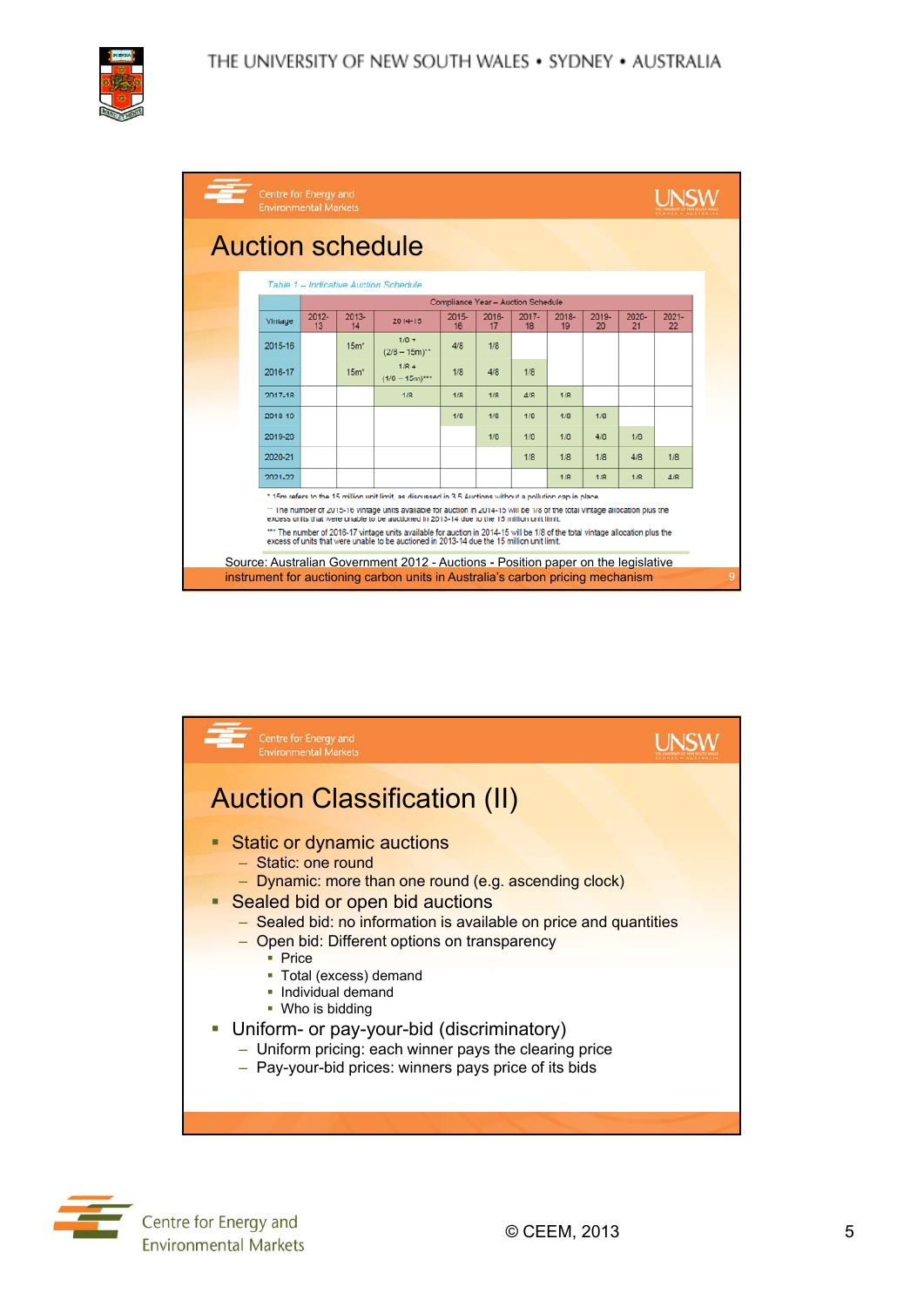





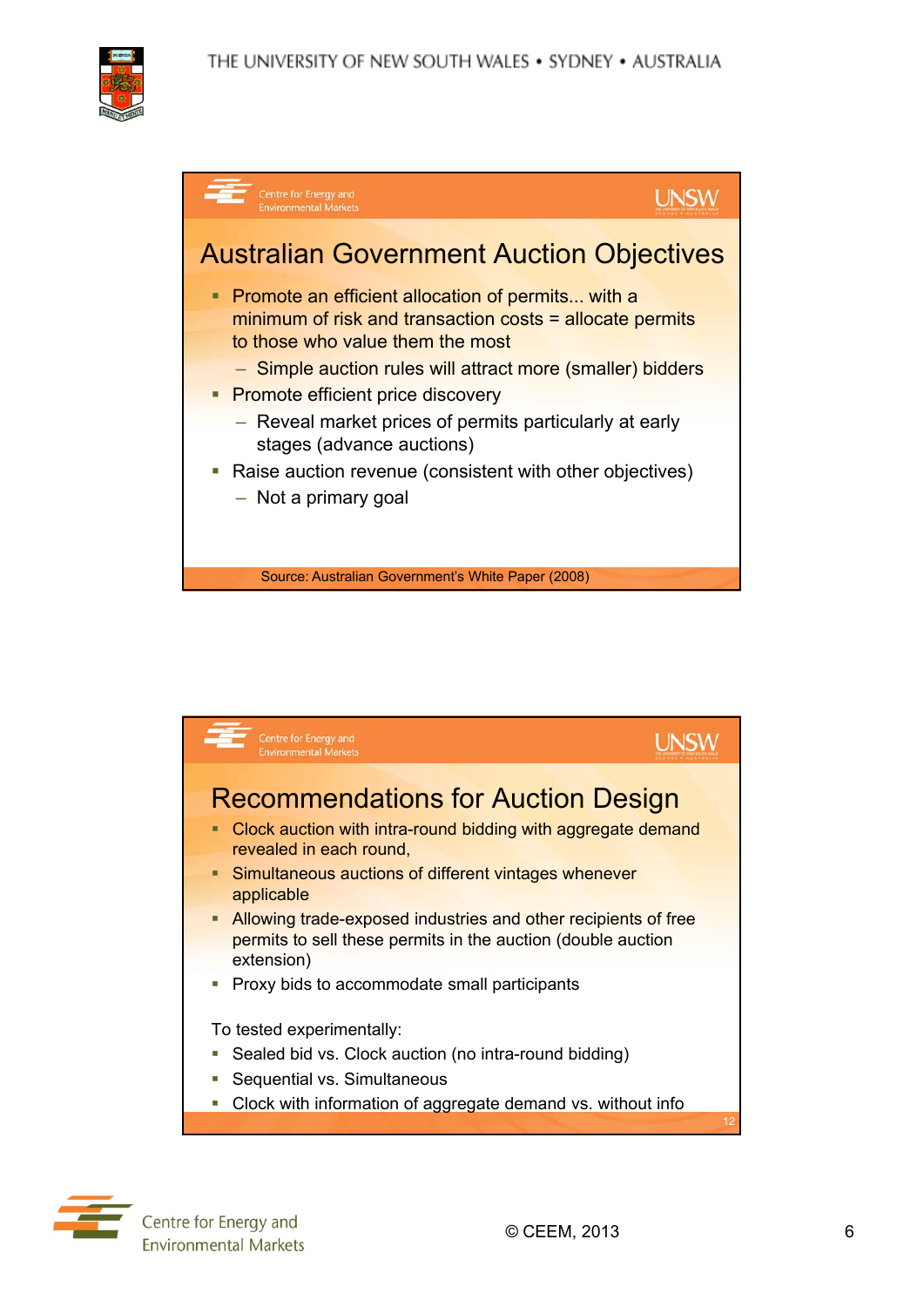